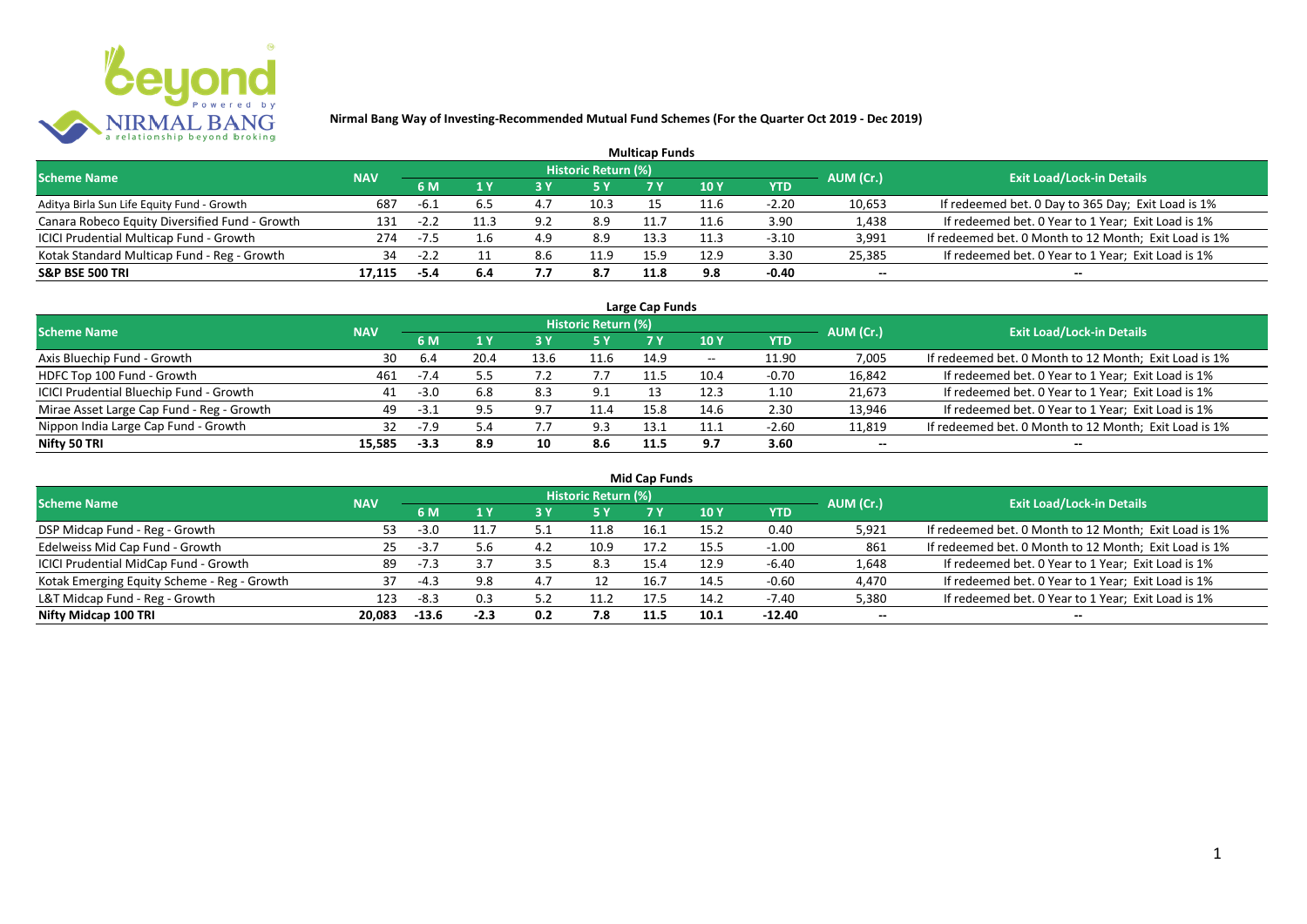

|                                                  |            |      |      |     |                            | Large & Midcap |      |         |           |                                                    |
|--------------------------------------------------|------------|------|------|-----|----------------------------|----------------|------|---------|-----------|----------------------------------------------------|
| <b>Scheme Name</b>                               | <b>NAV</b> |      |      |     | <b>Historic Return (%)</b> |                |      |         | AUM (Cr.) | <b>Exit Load/Lock-in Details</b>                   |
|                                                  |            | 6 M  |      |     | 5 Y                        |                |      | YTD     |           |                                                    |
| Canara Robeco Emerging Equities - Growth         | 88         | -5.6 |      |     | 12.9                       | 19.            | 18.2 | $-0.70$ | 4.980     | If redeemed bet. 0 Year to 1 Year; Exit Load is 1% |
| Invesco India Growth Opportunities Fund - Growth |            |      | 10.6 | 10  | 10.6                       | 14.6           | 12.4 | 2.70    | 1,659     | If redeemed bet. 0 Year to 1 Year; Exit Load is 1% |
| Principal Emerging Bluechip Fund - Growth        | 99         |      |      |     | 12.2                       | 18.            | 14.7 | $-2.20$ | 2,057     | If redeemed bet. 0 Year to 1 Year; Exit Load is 1% |
| NIFTY Large Midcap 250 TRI                       | 6.760      | -7.1 | 4.9  | 6.6 | 9.7                        | 13.4           | 10.9 | $-3.40$ | $- -$     | $- -$                                              |

| <b>Focused Funds</b>             |            |        |      |    |                            |      |       |         |           |                                                       |  |  |  |
|----------------------------------|------------|--------|------|----|----------------------------|------|-------|---------|-----------|-------------------------------------------------------|--|--|--|
| <b>Scheme Name</b>               | <b>NAV</b> |        |      |    | <b>Historic Return (%)</b> |      |       |         | AUM (Cr.) | <b>Exit Load/Lock-in Details</b>                      |  |  |  |
|                                  |            | 6 M    |      |    | 5 Y                        |      | 10 Y  | YTD     |           |                                                       |  |  |  |
| Axis Focused 25 Fund - Growth    | 29.        |        | 14.6 |    | 13.5                       | 14.7 | $- -$ | 7.00    | 7,841     | If redeemed bet. 0 Month to 12 Month; Exit Load is 1% |  |  |  |
| SBI Focused Equity Fund - Growth | 141        | $-1.0$ |      | 95 | 11.6                       | 14.9 |       | 6.30    | 5,127     | If redeemed bet. 0 Year to 1 Year; Exit Load is 1%    |  |  |  |
| <b>S&amp;P BSE 500 TRI</b>       | 17.115     | -5.4   |      |    | 8.7                        | 11.8 | 9.8   | $-0.40$ | $-$       | $-$                                                   |  |  |  |

| <b>Small Cap Funds</b>                         |            |         |        |                     |      |                   |       |            |           |                                                    |  |  |  |
|------------------------------------------------|------------|---------|--------|---------------------|------|-------------------|-------|------------|-----------|----------------------------------------------------|--|--|--|
| <b>Scheme Name</b>                             | <b>NAV</b> |         |        | Historic Return (%) |      |                   |       |            | AUM (Cr.) | <b>Exit Load/Lock-in Details</b>                   |  |  |  |
|                                                |            |         |        |                     | 5 Y  | 7 Y               | 710Y  | <b>YTD</b> |           |                                                    |  |  |  |
| Franklin India Smaller Companies Fund - Growth | 48         | -12.6   | $-3.5$ | $-0.6$              | 8.2  | 17.4              | 15.5  | $-8.90$    | 6,584     | If redeemed bet. 0 Year to 1 Year; Exit Load is 1% |  |  |  |
| HDFC Small Cap Fund - Growth                   | 38         | $-15.5$ | $-5.9$ | 6.1                 | 10.3 | 14.2              | 12.3  | -11.90     | 8,209     | If redeemed bet. 0 Year to 1 Year; Exit Load is 1% |  |  |  |
| L&T Emerging Businesses Fund - Reg - Growth    | 22         | $-12.0$ |        |                     | 11.6 | $\hspace{0.05cm}$ | $- -$ | $-12.20$   | 5,985     | If redeemed bet. 0 Year to 1 Year; Exit Load is 1% |  |  |  |
| SBI Small Cap Fund - Growth                    |            | $-2.5$  |        | 9.6                 | 16.6 | 22.9              | 17.6  | 0.90       | 2,413     | If redeemed bet. 0 Year to 1 Year; Exit Load is 1% |  |  |  |
| Nifty Smallcap 100 TRI                         | 6.559      | $-19.0$ | -6.4   | -4.7                | 2.8  | 7.5               | 6.6   | $-16.30$   | $- -$     | --                                                 |  |  |  |

## **ELSS Schemes (Tax Saving u/s 80-C)**

| <b>Scheme Name</b>                            | <b>NAV</b> |        |      | <b>Historic Return (%)</b> |      |           |                          |            | AUM (Cr.) | <b>Exit Load/Lock-in Details</b> |
|-----------------------------------------------|------------|--------|------|----------------------------|------|-----------|--------------------------|------------|-----------|----------------------------------|
|                                               |            | 6 M    |      | 3 Y                        | 5 Y  | <b>7Y</b> | 10Y                      | <b>YTD</b> |           |                                  |
| Aditya Birla Sun Life Tax Relief 96 - Growth  | 29         | $-7.0$ |      | 6.3                        | 10.8 | 15.1      | 11.3                     | $-4.70$    | 8,562     | Nil                              |
| Axis Long Term Equity Fund - Growth           | 46         | -4.4   | 17.4 |                            | 12.5 | 18.3      | $\overline{\phantom{m}}$ | 7.30       | 19,236    | Nil                              |
| IDFC Tax Advantage (ELSS) Fund - Reg - Growth | 51         | $-9.4$ |      | 6.2                        | 8.7  | 13.8      | 12.2                     | $-5.50$    | 1,877     | Nil                              |
| Invesco India Tax Plan - Growth               | 49         | $-2.7$ | 6.6  |                            | 9.9  |           | 13.4                     | 0.80       | 859       | Nil                              |
| Mirae Asset Tax Saver Fund - Reg - Growth     |            | -4.5   | 10.4 | 11.4                       | $-$  | --        |                          | 2.40       | 2,306     | Nil                              |
| <b>S&amp;P BSE 200 TRI</b>                    | 5.552      | -4.4   | 7.4  | 8.5                        | 9.1  |           | 9.9                      | 0.80       | $- -$     | $- -$                            |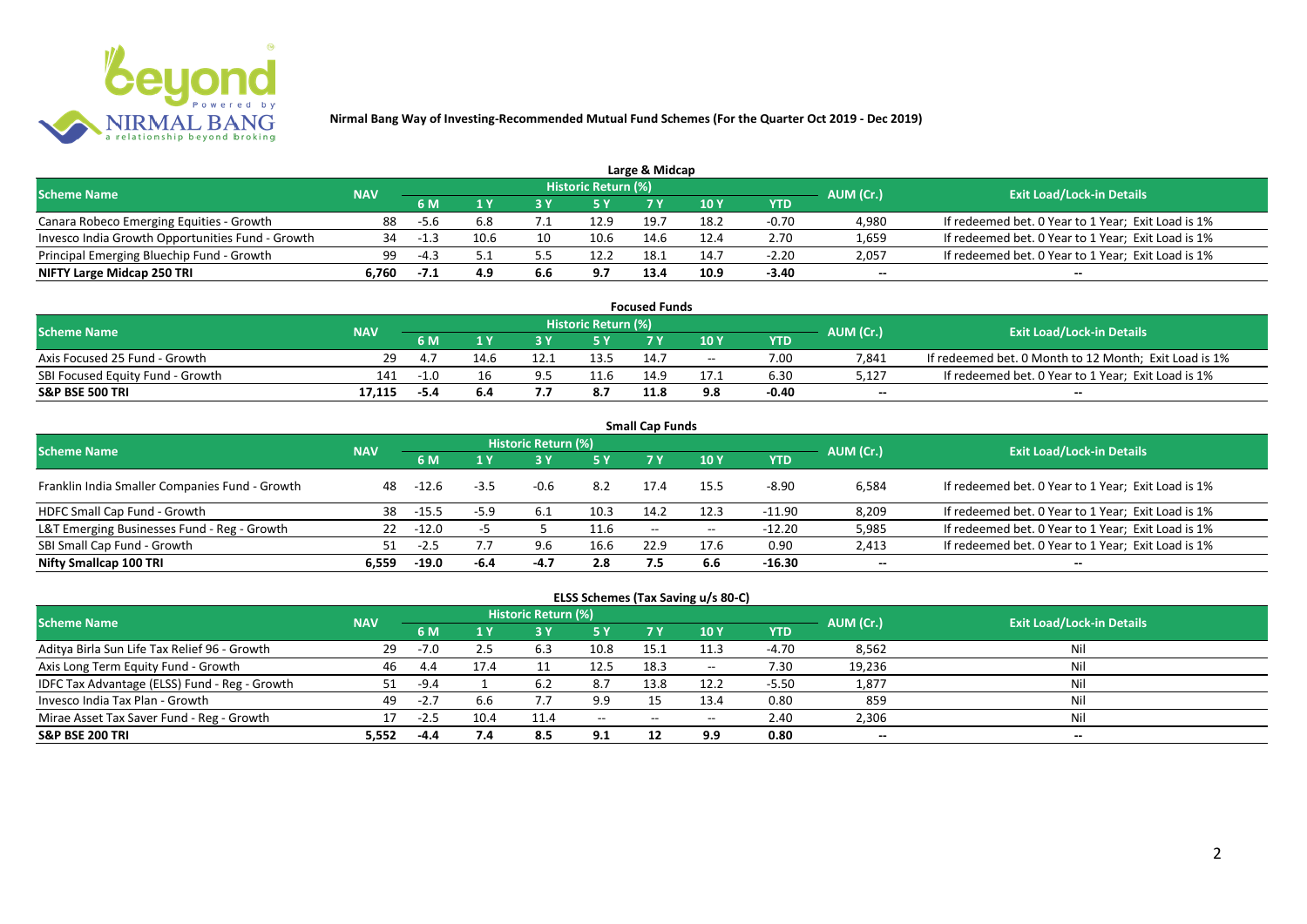

| Contra/Value Fund                         |            |        |     |                            |            |      |            |         |           |                                                    |  |  |  |
|-------------------------------------------|------------|--------|-----|----------------------------|------------|------|------------|---------|-----------|----------------------------------------------------|--|--|--|
| <b>Scheme Name</b>                        | <b>NAV</b> |        |     | <b>Historic Return (%)</b> |            |      |            |         | AUM (Cr.) | <b>Exit Load/Lock-in Details</b>                   |  |  |  |
|                                           |            | 6 M    |     |                            | <b>5 Y</b> | 7 V  | <b>10Y</b> | YTD     |           |                                                    |  |  |  |
| Kotak India EQ Contra Fund - Reg - Growth |            | -2.b   | 7.9 | 9.6                        | 10.1       | 12.5 | 10.9       | 2.10    | 819       | If redeemed bet. 0 Year to 1 Year; Exit Load is 1% |  |  |  |
| Invesco India Contra Fund - Growth        | 45         | $-5.2$ | 4.5 | -8.1                       | 10.8       | 155  | 12.6       | $-2.20$ | 3,992     | If redeemed bet. 0 Year to 1 Year; Exit Load is 1% |  |  |  |
| UTI Value Opportunities Fund - Growth     | 58         | $-4.7$ | 4.7 | 4.                         |            | 9.6  |            | 0.00    | 4,181     | If redeemed bet. 0 Year to 1 Year; Exit Load is 1% |  |  |  |
| Nippon India Value Fund - Growth          | 70         | -5.1   | 8.8 | 6.1                        | 9.4        |      | 10.6       | $-1.30$ | 2,902     | If redeemed bet. 0 Year to 1 Year; Exit Load is 1% |  |  |  |
| <b>S&amp;P BSE 500 TRI</b>                | 17.115     | -5.4   | 6.4 |                            | 8.7        | 11.8 | 9.8        | $-0.40$ | $- -$     | $- -$                                              |  |  |  |

| Sector/Thematic                                        |            |        |              |                            |           |      |       |         |           |                                                    |  |  |  |
|--------------------------------------------------------|------------|--------|--------------|----------------------------|-----------|------|-------|---------|-----------|----------------------------------------------------|--|--|--|
| Scheme Name                                            | <b>NAV</b> |        |              | <b>Historic Return (%)</b> |           |      |       |         | AUM (Cr.) | <b>Exit Load/Lock-in Details</b>                   |  |  |  |
|                                                        |            | 6 M    | $\sqrt{1}$ Y | <b>3 Y</b>                 | <b>5Y</b> | 7 Y  | 10Y   | YTD     |           |                                                    |  |  |  |
| Canara Robeco Consumer Trends Fund - Reg -             | 40         |        | 18.1         | 10.4                       | 13.6      | 15.1 | 14.5  | 5.20    | 354       | If redeemed bet. 0 Year to 1 Year; Exit Load is 1% |  |  |  |
| Growth                                                 |            |        |              |                            |           |      |       |         |           |                                                    |  |  |  |
| Mirae Asset Great Consumer Fund - Growth               | 35         | $-0.2$ | 12.9         | 11.7                       | 12.4      | 15.8 | $- -$ | 0.70    | 804       | If redeemed bet. 0 Year to 1 Year; Exit Load is 1% |  |  |  |
| ICICI Prudential Technology Fund - Growth              | 58         | $-3.5$ | $-2.5$       | 14.8                       | 8.5       | 17.1 |       | 3.00    | 450       | If redeemed bet. 0 Day to 15 Day; Exit Load is 1%  |  |  |  |
| Nippon Pharma Fund - Growth                            | #N/A       | #N/A   | #N/A         | #N/A                       | #N/A      | #N/A | #N/A  | #N/A    | #N/A      | #N/A                                               |  |  |  |
| ICICI Prudential Banking and Financial Services Fund - | 61         | $-6.8$ | 16.1         | 9.8                        | 14.6      | 17.3 | 15.8  | 0.60    | 3,102     | If redeemed bet. 0 Day to 15 Day; Exit Load is 1%  |  |  |  |
| Retail - Growth                                        |            |        |              |                            |           |      |       |         |           |                                                    |  |  |  |
| <b>S&amp;P BSE 500 TRI</b>                             | 17.115     | -5.4   | 6.4          | 7.7                        | 8.7       | 11.8 | 9.8   | $-0.40$ | --        | $- -$                                              |  |  |  |

| <b>Dynamic Asset Allocation Funds</b>            |            |        |      |                            |           |                          |       |            |           |                                                         |  |  |  |
|--------------------------------------------------|------------|--------|------|----------------------------|-----------|--------------------------|-------|------------|-----------|---------------------------------------------------------|--|--|--|
| <b>Scheme Name</b>                               | <b>NAV</b> |        |      | <b>Historic Return (%)</b> |           |                          |       |            | AUM (Cr.) | <b>Exit Load/Lock-in Details</b>                        |  |  |  |
|                                                  |            | 6 M    | 1 Y  | 73 Y                       | <b>5Y</b> | 7 Y                      | 10Y   | <b>YTD</b> |           |                                                         |  |  |  |
| ICICI Prudential Balanced Advantage Fund - Reg - | 36         | 1.4    | 10   | 7.3                        | 8.9       | 12                       | 11.9  | 4.20       | 27,468    | If redeemed bet. 0 Year to 1 Year; Exit Load is 1%      |  |  |  |
| Growth                                           |            |        |      |                            |           |                          |       |            |           |                                                         |  |  |  |
| Invesco India Dynamic Equity Fund - Growth       | 29         | 0.0    | 5.9  | 6.7                        | 7.7       | 11.7                     | 10.4  | 4.10       | 908       | If redeemed bet. 0 Month to 3 Month; Exit Load is 0.25% |  |  |  |
| Nippon India Balanced Advantage Fund - Growth    | 90         | $-1.4$ | 6.7  |                            | 8.6       |                          | 10.5  | 3.00       | 2,314     | If redeemed bet. 0 Month to 12 Month; Exit Load is 1%   |  |  |  |
| SBI Dynamic Asset Allocation Fund - Reg - Growth | 13         | $-1.3$ | 2.7  | 6.8                        | $- -$     | $\overline{\phantom{a}}$ | $- -$ | 1.00       | 683       | If redeemed bet. 0 Month to 12 Month; Exit Load is 1%   |  |  |  |
| NIFTY 50 Hybrid Composite Debt 65:35 Index       | 9,898      | $-0.2$ | 11.1 | 9.1                        | 8.9       | 10.5                     | 9.4   | 5.60       | $- -$     | $- -$                                                   |  |  |  |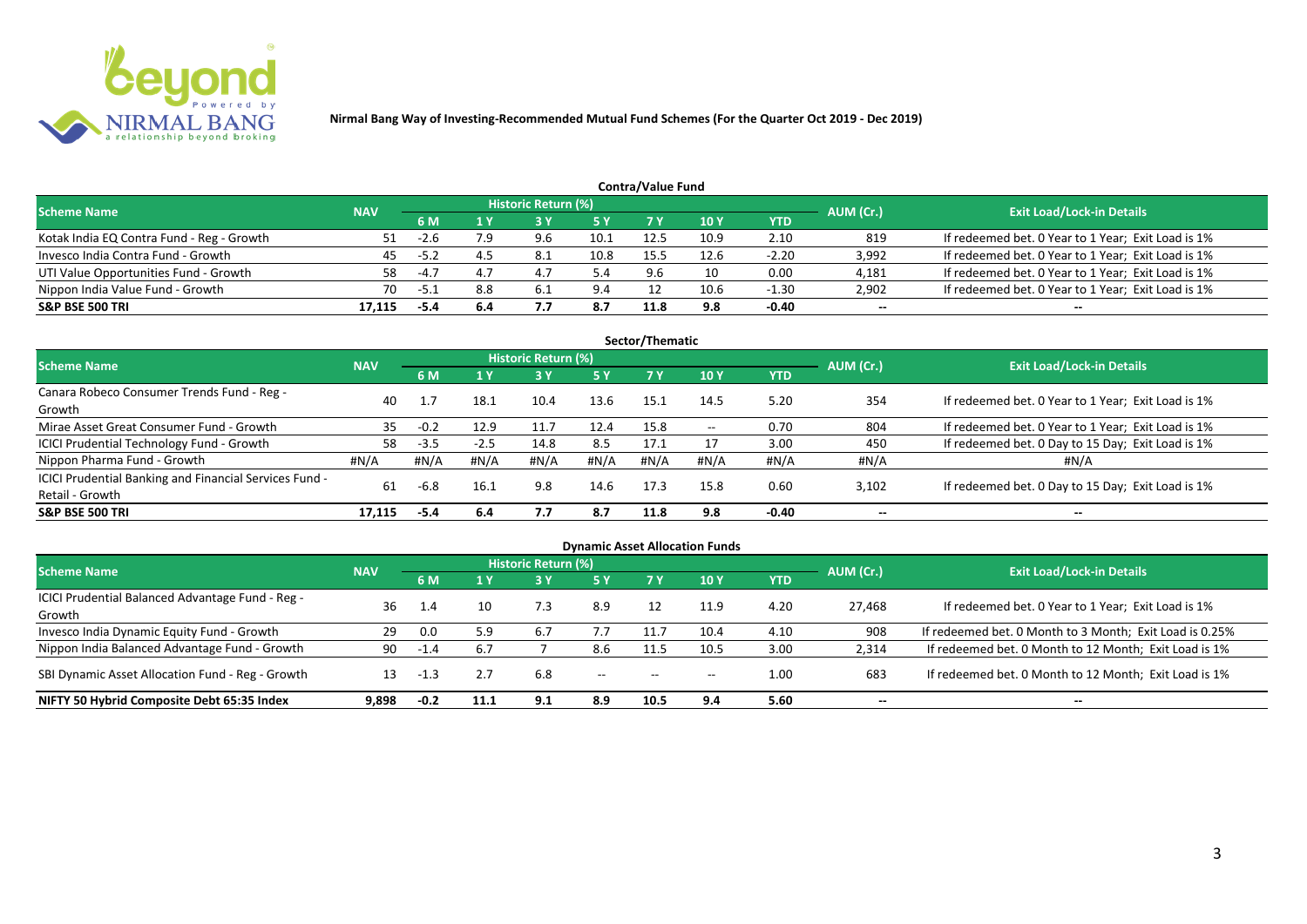

| <b>Hybrid Aggressive</b>                        |            |        |      |                            |        |       |       |            |           |                                                       |  |  |  |
|-------------------------------------------------|------------|--------|------|----------------------------|--------|-------|-------|------------|-----------|-------------------------------------------------------|--|--|--|
| <b>Scheme Name</b>                              | <b>NAV</b> |        |      | <b>Historic Return (%)</b> |        |       |       |            | AUM (Cr.) | <b>Exit Load/Lock-in Details</b>                      |  |  |  |
|                                                 |            | 6 M    | l Y  | 3 Y                        | 5 Y    |       | 10 Y  | <b>YTD</b> |           |                                                       |  |  |  |
| HDFC Hybrid Equity Fund - Growth                | 52         | -4.0   | 7.8  | 4.5                        | 5.3    | 9.3   | 8.5   | 1.30       | 20,696    | If redeemed bet. 0 Year to 1 Year; Exit Load is 1%    |  |  |  |
| ICICI Prudential Equity & Debt Fund - Growth    | 128        | $-5.0$ |      | 6.3                        | 9.1    | 13.5  |       | $-0.20$    | 23,288    | If redeemed bet. 0 Year to 1 Year; Exit Load is 1%    |  |  |  |
| Mirae Asset Hybrid - Equity Fund - Reg - Growth | 14         | -2.3   | 9.2  | 8.4                        | $\sim$ | $- -$ | $- -$ | 2.50       | 2,429     | If redeemed bet. 0 Year to 1 Year; Exit Load is 1%    |  |  |  |
| SBI Equity Hybrid Fund - Growth                 | 137        | 2.5    | 14.3 | 8.6                        | 10.6   | 14.7  | 11.7  | 6.70       | 29,354    | If redeemed bet. 0 Month to 12 Month; Exit Load is 1% |  |  |  |
| Canara Robeco Equity Hybrid Fund - Growth       | 157        | -0.6   | 10.3 | 7.4                        | 9.7    | 12.7  | 12.1  | 4.40       | 2,488     | If redeemed bet. 0 Year to 1 Year; Exit Load is 1%    |  |  |  |
| NIFTY 50 Hybrid Composite Debt 65:35 Index      | 9,898      | $-0.2$ | 11.1 | 9.1                        | 8.9    | 10.5  | 9.4   | 5.60       | $- -$     | $-$                                                   |  |  |  |

| <b>Arbitrage Fund</b>                      |            |      |     |                            |                  |  |     |      |           |                                                         |  |  |  |
|--------------------------------------------|------------|------|-----|----------------------------|------------------|--|-----|------|-----------|---------------------------------------------------------|--|--|--|
| <b>Scheme Name</b>                         | <b>NAV</b> |      |     | <b>Historic Return (%)</b> |                  |  |     |      | AUM (Cr.) | <b>Exit Load/Lock-in Details</b>                        |  |  |  |
|                                            |            | L M  | : M | 6 M                        | $\overline{1}$ Y |  |     | YTD  |           |                                                         |  |  |  |
| IDFC Arbitrage Fund - Reg - Growth         | 24         |      | 5.Y |                            | b.b              |  | b.1 | 6.70 | 9,198     | If redeemed bet. 0 Month to 1 Month; Exit Load is 0.25% |  |  |  |
| Kotak Equity Arbitrage Fund - Reg - Growth |            | -5.8 |     | 6.9                        | 6.4              |  |     | 6.50 | 15,630    | If redeemed bet. 0 Day to 30 Day; Exit Load is 0.25%    |  |  |  |
| Nippon India Arbitrage Fund - Growth       | 20         | 59   |     |                            | b.5              |  |     | 6.60 | 8,937     | If redeemed bet. 0 Month to 1 Month; Exit Load is 0.25% |  |  |  |

|                                          |            |     |     |                            |        | <b>Equity Saver</b>      |       |            |           |                                                       |
|------------------------------------------|------------|-----|-----|----------------------------|--------|--------------------------|-------|------------|-----------|-------------------------------------------------------|
| <b>Scheme Name</b>                       | <b>NAV</b> |     |     | <b>Historic Return (%)</b> |        |                          |       |            | AUM (Cr.) | <b>Exit Load/Lock-in Details</b>                      |
|                                          |            | 6 M |     |                            | 5 Y    | 7V                       | 10Y   | <b>YTD</b> |           |                                                       |
| Axis Equity Saver Fund - Reg - Growth    | 13         | - q |     |                            | $\sim$ | $- -$                    | $- -$ | 4.90       | 765       | If redeemed bet. 0 Month to 12 Month; Exit Load is 1% |
| <b>HDFC Equity Savings Fund - Growth</b> | 36.        |     | 4.7 |                            |        |                          | 8.8   | 2.30       | 4,910     | If redeemed bet. 0 Year to 1 Year; Exit Load is 1%    |
| Kotak Equity Savings Fund - Reg - Growth | 14         |     | 6.7 | 6.8                        | $- -$  | $\overline{\phantom{a}}$ | $- -$ | 3.50       | 1,950     | If redeemed bet. 0 Year to 1 Year; Exit Load is 1%    |
| CRISIL Hybrid 50+50 - Moderate Index*    | $- -$      |     |     |                            |        | --                       | $- -$ | $- -$      | $- -$     | $- -$                                                 |

|                                    |            |      |              |                     |     | <b>Liquid Funds</b> |            |                 |           |                                  |
|------------------------------------|------------|------|--------------|---------------------|-----|---------------------|------------|-----------------|-----------|----------------------------------|
| <b>Scheme Name</b>                 | <b>NAV</b> |      |              | Historic Return (%) |     |                     | <b>YTM</b> | Avg.            | AUM (Cr.) | <b>Exit Load/Lock-in Details</b> |
|                                    |            | 1 W  | $\mathbf{w}$ | ∣ M                 | 3 M | 1Y                  |            | <b>Maturity</b> |           |                                  |
| Axis Liquid Fund - Growth          | 2.136      | 6.4  | 6.3          |                     | 0.1 |                     | 5.59       | 0.10            | 29,296    | Nil                              |
| IDFC Cash Fund - Reg - Growth      | 2,332      | 6.0  |              |                     | 5.8 | 6.9                 | 44.د       | 0.07            | 12,065    | Nil                              |
| Kotak Liquid Scheme - Reg - Growth | 3,900      | .b 2 | 6.1          |                     | 5.9 |                     | 5.62       | 0.10            | 31,996    | Nil                              |
| <b>CRISIL Liquid Fund Index</b>    | $- -$      | 6.9  | 6.6          |                     | 6.3 | $-$                 | $- -$      | $- -$           | $- -$     | $- -$                            |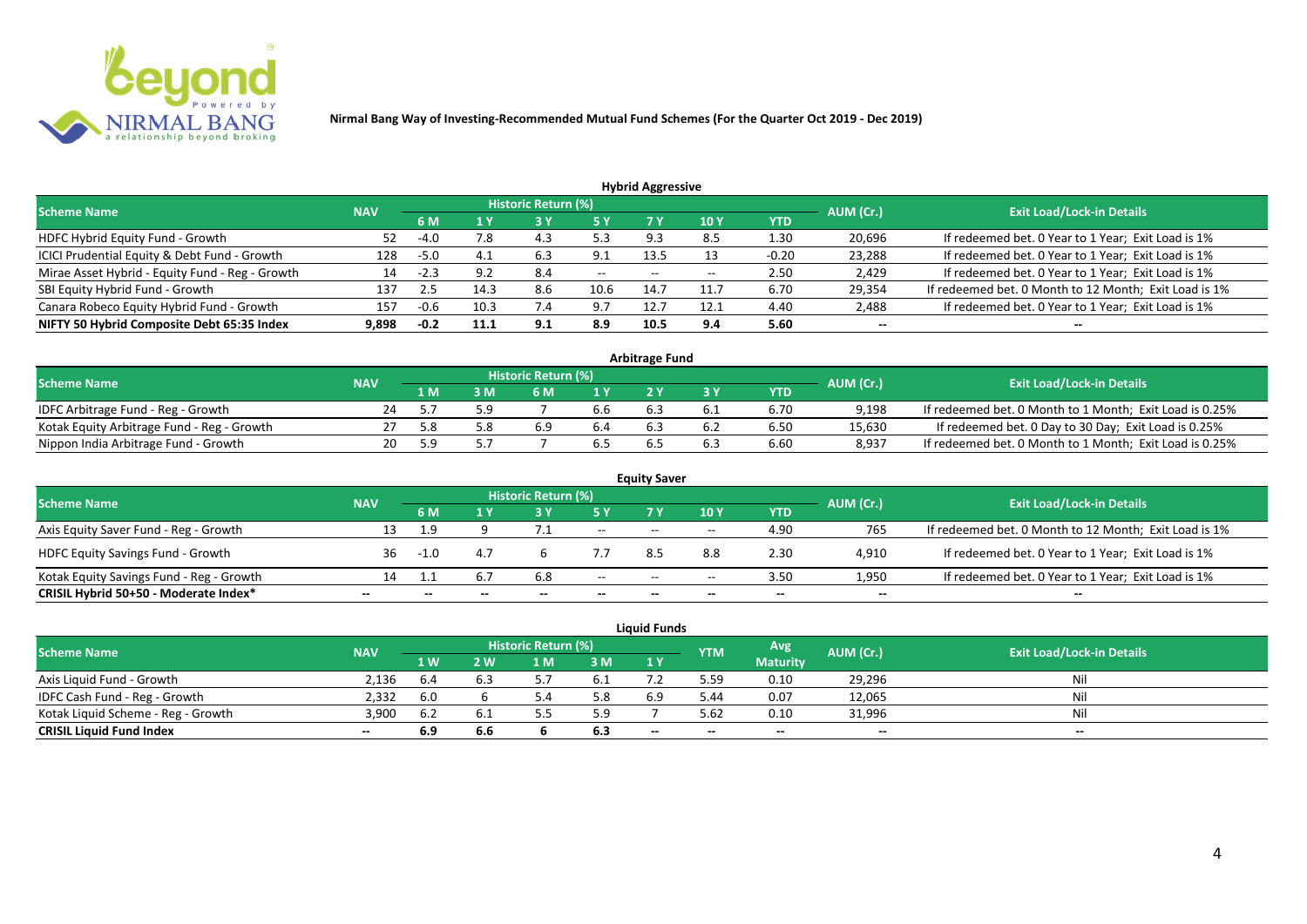

|                                               |            |      |     |                     |     | <b>Ultra Short Fund</b> |                          |                 |           |                                  |
|-----------------------------------------------|------------|------|-----|---------------------|-----|-------------------------|--------------------------|-----------------|-----------|----------------------------------|
| <b>Scheme Name</b>                            | <b>NAV</b> |      |     | Historic Return (%) |     |                         | <b>YTM</b>               | Avg             | AUM (Cr.) | <b>Exit Load/Lock-in Details</b> |
|                                               |            | 1 M  | 8 M | 6 M                 | 1 Y | 3 Y                     |                          | <b>Maturity</b> |           |                                  |
| IDFC Ultra Short Term Fund - Reg - Growth     |            | 6.4  |     |                     | 8.6 | $- -$                   |                          | 0.45            | 3,668     | Nil                              |
| Sundaram Ultra Short Term Fund - Reg - Growth | 10         |      |     | $- -$               | $-$ | $- -$                   | 6.05                     | 0.43            | 192       | Nil                              |
| L&T Ultra Short Term Fund - Growth            |            | 6.3  |     |                     | 8.3 |                         | 6.02                     | $\sim$ $\sim$   | 2,462     | Nil                              |
| <b>NIFTY Ultra Short Duration Debt Index</b>  | 3,938      | -6.4 | 7.6 |                     | 8.4 |                         | $\overline{\phantom{a}}$ | $-$             | $-$       | $- -$                            |

|                                                  |       |                                                                     |     |     |                                  | <b>Money Market Fund</b> |       |                 |        |       |
|--------------------------------------------------|-------|---------------------------------------------------------------------|-----|-----|----------------------------------|--------------------------|-------|-----------------|--------|-------|
| <b>Scheme Name</b>                               |       | Historic Return (%)<br>Avg<br>AUM (Cr.)<br><b>NAV</b><br><b>YTM</b> |     |     | <b>Exit Load/Lock-in Details</b> |                          |       |                 |        |       |
|                                                  |       | 1 M                                                                 | 3 M | 6 M | 1Y                               | 3Y                       |       | <b>Maturity</b> |        |       |
| Aditya Birla Sun Life Money Manager Fund - Reg - | 261   | 6.5                                                                 |     | 8.1 | 8.7                              | 7.6                      | 6.04  | 0.45            |        | Nil   |
| Growth                                           |       |                                                                     |     |     |                                  |                          |       |                 | 12,746 |       |
| Franklin India Savings Fund - Growth             | 36    |                                                                     |     | 8.5 |                                  |                          | 6.4   | 0.62            | 2,899  | Nil   |
| Nippon India Money Market Fund - Growth          | 2,944 | 7.0                                                                 |     | 8.1 | 8.7                              | 7.6                      | 6.11  | 0.38            | 3,074  | Nil   |
| <b>CRISIL Liquid Fund Index</b>                  | $- -$ | 6.0                                                                 | 6.3 | 6.8 | $-$                              | $\overline{\phantom{a}}$ | $- -$ | $- -$           | $- -$  | $- -$ |

|                                                 |            |      |     |                     |      | <b>Short Term Fund</b> |            |                 |           |                                  |
|-------------------------------------------------|------------|------|-----|---------------------|------|------------------------|------------|-----------------|-----------|----------------------------------|
| <b>Scheme Name</b>                              | <b>NAV</b> |      |     | Historic Return (%) |      |                        | <b>YTM</b> | Avg             | AUM (Cr.) | <b>Exit Load/Lock-in Details</b> |
|                                                 |            | 1 M. | 3 M | 6 M                 | 1Y   | <b>3 Y</b>             |            | <b>Maturity</b> |           |                                  |
| Axis Short Term Fund - Growth                   |            | 4.3  | 9.3 | 9.7                 | 10.1 |                        |            | 2.50            | 2,154     | Nil                              |
| HDFC Short Term Debt Fund - Growth              |            |      |     | 9.5                 | 10   |                        | 7.45       | 2.66            | 8,488     | Nil                              |
| IDFC Bond Fund - Short Term Plan - Reg - Growth | 40         | 4.9  | 9.7 | 9.5                 | 10.6 |                        | 6.96       | 2.12            | 9,643     | Nil                              |
| Kotak Bond Short Term Plan - Reg - Growth       | 37         | . ג  | 8.8 | 9.6                 | 10.3 | 6.9                    | 7.51       | 2.60            | 9,607     | Nil                              |
| L&T Short Term Bond Fund - Reg - Growth         |            |      | 9.4 | $Q \Lambda$         | 10.1 |                        | 6.95       | $- -$           | 4,330     | Nil                              |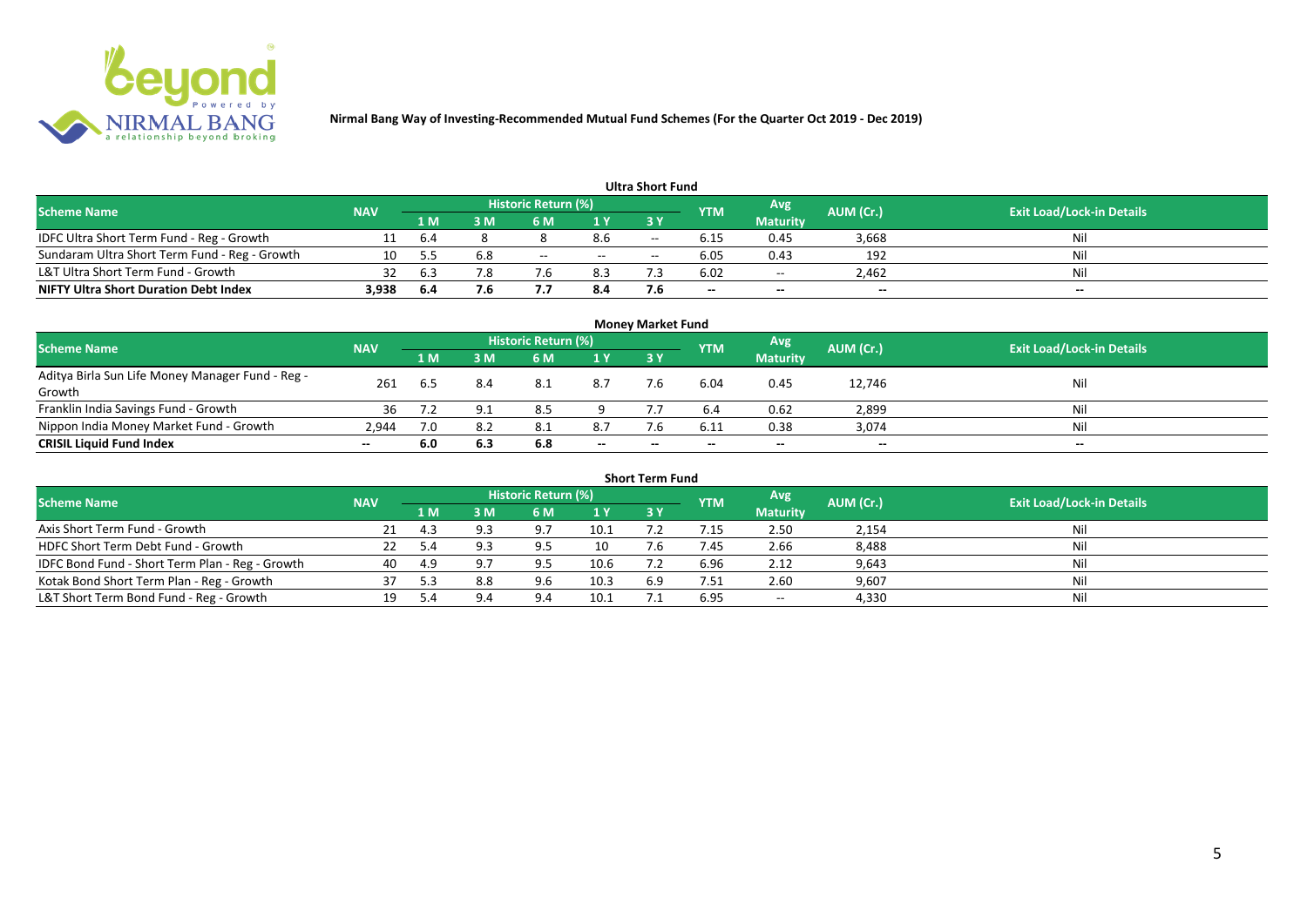

|                                           |                                                                      |     |                                  |                  |     | <b>Low Duration Fund</b> |      |                 |       |     |
|-------------------------------------------|----------------------------------------------------------------------|-----|----------------------------------|------------------|-----|--------------------------|------|-----------------|-------|-----|
| <b>Scheme Name</b>                        | Historic Return (%)<br>Avg'<br>AUM (Cr.)<br><b>NAV</b><br><b>YTM</b> |     | <b>Exit Load/Lock-in Details</b> |                  |     |                          |      |                 |       |     |
|                                           |                                                                      | 1 M | 3 M                              | 6 M              | 1 Y | 3 Y                      |      | <b>Maturity</b> |       |     |
| Axis Treasury Advantage Fund - Growth     | 2.184                                                                | b.4 |                                  | 8.8              | 9.2 |                          | 6.b. | 0.83            | 1,925 | Nil |
| Canara Robeco Savings Fund - Reg - Growth |                                                                      | 59  |                                  |                  | 8.7 |                          | 6.33 | $- -$           | 1,061 | Nil |
| IDFC Low Duration Fund - Reg - Growth     |                                                                      | b.i |                                  | <u>ິດ</u><br>0.3 | 8.8 |                          | 6.35 | 0.81            | 4,587 | Nil |

| <b>Banking &amp; PSU Bond Funds</b>            |            |     |      |                            |     |     |                |                 |                  |                                  |  |  |  |  |
|------------------------------------------------|------------|-----|------|----------------------------|-----|-----|----------------|-----------------|------------------|----------------------------------|--|--|--|--|
| Scheme Name                                    | <b>NAV</b> |     |      | <b>Historic Return (%)</b> |     |     | <b>YTM</b>     | Avg             | <b>AUM (Cr.)</b> | <b>Exit Load/Lock-in Details</b> |  |  |  |  |
|                                                |            | 1 M | sм   |                            | 1 V | 3 Y |                | <b>Maturity</b> |                  |                                  |  |  |  |  |
| HDFC Banking and PSU Debt Fund - Reg - Growth  |            | 4.9 |      | 10.1                       |     |     | .79            | 2.78            | 3,403            | Ni                               |  |  |  |  |
| Kotak Banking and PSU Debt Fund - Reg - Growth |            |     |      |                            |     |     |                | 3.61            | 2,621            | Nì                               |  |  |  |  |
| IDFC Banking & PSU Debt Fund - Reg - Growth    |            | 2 Q | 10.6 |                            |     |     | $^{\prime}.16$ | 3.39            | 9,183            | Nil                              |  |  |  |  |

|                                                     |            |      |     |                            |      | <b>Corporate Bond Funds</b> |            |                 |           |                                                        |
|-----------------------------------------------------|------------|------|-----|----------------------------|------|-----------------------------|------------|-----------------|-----------|--------------------------------------------------------|
| <b>Scheme Name</b>                                  | <b>NAV</b> |      |     | <b>Historic Return (%)</b> |      |                             | <b>YTM</b> | Avg             | AUM (Cr.) | <b>Exit Load/Lock-in Details</b>                       |
|                                                     |            | 1 M  | : M | 6 M                        | 1 Y  | 3Y                          |            | <b>Maturity</b> |           |                                                        |
| ICICI Prudential Corporate Bond Fund - Reg - Growth | 20         |      | 8.8 | 9.6                        | 10   |                             | '.22       | 2.28            | 9,002     | Nil                                                    |
| L&T Triple Ace Bond Fund - Reg - Growth             | 50         | -4.6 | 4.6 | 15.7                       | 14.3 | 6.3                         | 7.62       | $ -$            | 1.616     | If redeemed bet. 0 Month to 3 Month; Exit Load is 0.5% |
| Kotak Corporate Bond Fund - Std - Growth            | 2.595      | 6.2  | 9.9 | q :                        | 10   |                             |            | 1.59            | 2,448     | Nil                                                    |

|                                            |            |      |     |                     |     | <b>Credit Risk Fund</b> |            |                 |           |                                                           |
|--------------------------------------------|------------|------|-----|---------------------|-----|-------------------------|------------|-----------------|-----------|-----------------------------------------------------------|
| <b>Scheme Name</b>                         | <b>NAV</b> |      |     | Historic Return (%) |     |                         | <b>YTM</b> | Avg             | AUM (Cr.) | <b>Exit Load/Lock-in Details</b>                          |
|                                            |            | 4 MZ | 3 M | 6 M                 | 1Y  | 3Y                      |            | <b>Maturity</b> |           |                                                           |
| ICICI Prudential Credit Risk Fund - Growth |            | -8.2 |     | 8.4                 |     |                         | 10.29      | 1.78            | 10,918    | If redeemed bet. 0 Year to 1 Year; Exit Load is 1%        |
| Kotak Credit Risk Fund - Reg - Growth      |            | 5.9  |     | 8.7                 | 8.8 | 6.9                     | 9.78       | 2.57            | 4,736     | If redeemed bet. 0 Year to 1 Year; Exit Load is 1%        |
|                                            |            |      |     |                     |     |                         |            |                 |           | If redeemed bet. 0 Month to 12 Month; Exit Load is 3%, If |
| SBI Credit Risk Fund - Growth              |            | 6.2  | 8.6 |                     |     | 6.6                     | 9.69       | 2.42            | 5,239     | redeemed bet. 12 Month to 24 Month; Exit Load is 1.5%, If |
|                                            |            |      |     |                     |     |                         |            |                 |           | redeemed bet. 24 Month to 36 Month; Exit Load is 0.75%    |